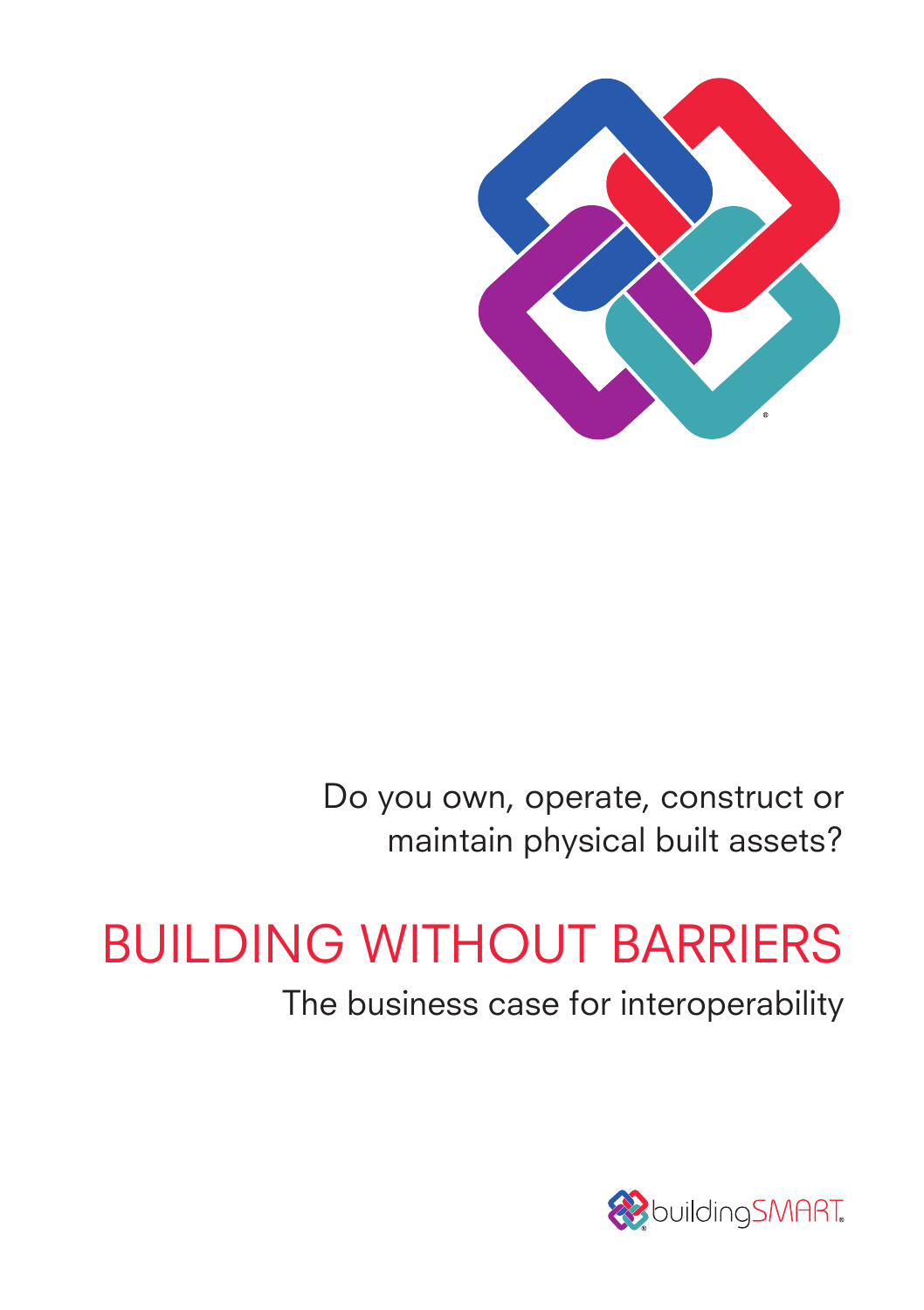## **Contents**

| 1 | <b>Executive summary</b>                                |                |
|---|---------------------------------------------------------|----------------|
| 2 | Is your organisation digitally agile?                   | $\overline{2}$ |
| 3 | Why have open data standards?                           | 6              |
| 4 | Building the open standards you need                    | 8              |
| 5 | Four reasons why you should be part<br>of buildingSMART | 10             |
| 6 | building SMART at work                                  | 12             |
| 7 | Join building SMART                                     | 14             |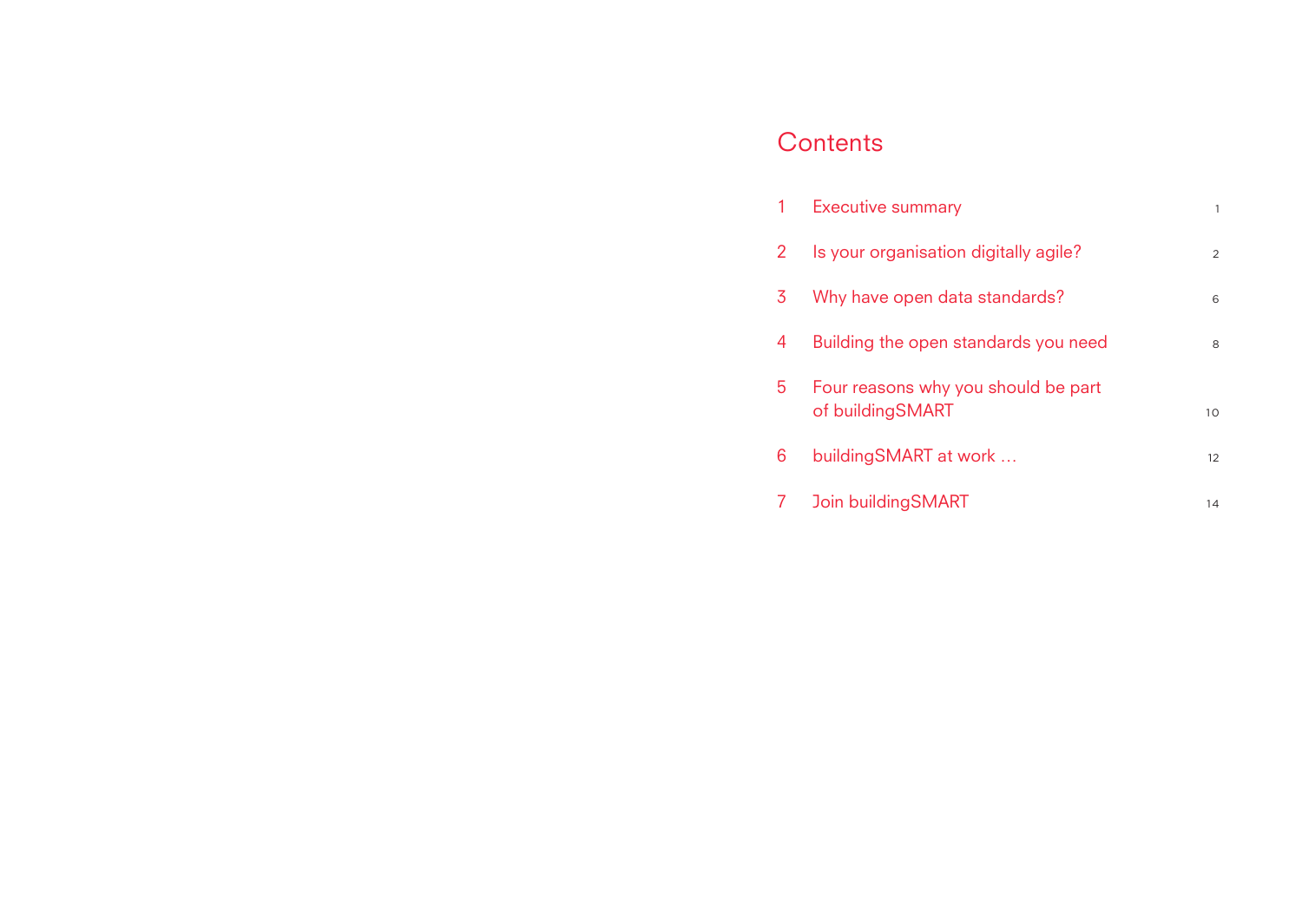#### Executive summary 1

#### Technology is disrupting traditional business models.

Globalisation, digital transformation (and the resulting digital disruption) and cyber-security are creating new risks, challenges and opportunities for every modern business. Digitally agile organisations are gathering business intelligence about their existing operations, forecasting future needs, and developing new revenue streams.

#### The building and infrastructure industry is ripe for disruptive change.

Digitisation and related technology advances have only nominally improved productivity, partly because the industry currently known as construction is also a massive and highly fragmented sector. It needs an international body committed to creating and disseminating common, open data standards. buildingSMART meets that need.

#### Lead, follow or be crushed.

Change is necessary and inevitable. To implement faster, better and less costly ways of working, digital transformation is vital.

Is your organisation highly dependent on built assets? Do you want to be among the digital leaders in the world's built asset industry?

buildingSMART provides the perfect opportunity to help industry visionaries transform the design, delivery and operation of tomorrow's built assets. International open digital data-sharing standards are critical to this transformation, helping businesses – owners, architects, engineers, contractors and operators – become global industry leaders, while also:

- mitigating risks
- saving time, and
- reducing costs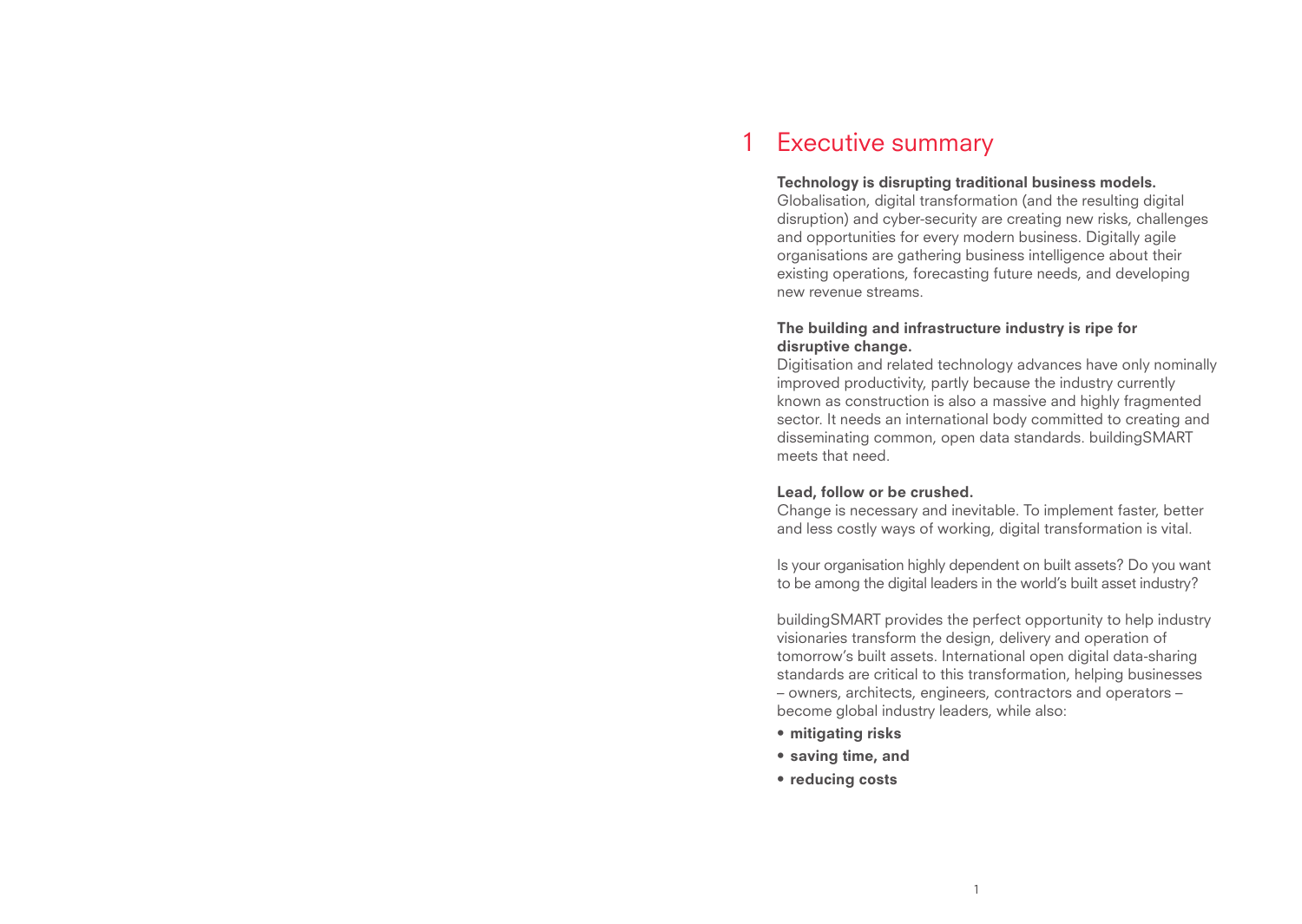### Is your organisation digitally agile? 2

Organisations around the world are facing major challenges due to globalisation, digital transformation and data security.

Globalisation is speeding economic, financial, trade, and communications integration. Businesses increasingly operate in an interconnected and interdependent world with free transfer of capital, goods and services across national frontiers.

Similarly, continued **digital transformation** is challenging businesses and industry organisations around the world to rethink how they work and compete in the 21st century. Failure to adapt to digital disruption means businesses fall behind their more digitally adept competitors, or even close altogether (remember Kodak? Blockbuster?).

Data only has business value when used in business processes with confidence and reliability. Its meaning must be understood. Data therefore must be **well defined** and managed in accordance with global standards of good information quality and practice. The rapid flow of information across international boundaries also needs to be managed with **security** in mind. Key data must not be intercepted, lost or damaged.

Today's leading businesses are digitally agile. These organisations are securely integrating their people, processes and data to enable easier sharing of information and greater efficiency across all of their business operations. Their executives increasingly expect to have key data about valueadding aspects of their company's performance at their fingertips in seconds.

As we move into what the World Economic Forum has called the Fourth Industrial Revolution, data is being created at an unprecedented rate. IBM estimates that 90% of the world's data has been created in the past two years. Digitally agile organisations are increasingly using 'Big Data' analytics to gain business intelligence about their operations, to forecast their future needs, and to develop new revenue streams. Surprisingly, when it comes to data about the physical built

#### THE FOURTH INDUSTRIAL REVOLUTION (CYBER-PHYSICAL SYSTEMS)

*"…the Fourth is evolving at an exponential rather than a linear pace. Moreover, it is disrupting almost every industry in every country. And the breadth and depth of these changes herald the transformation of entire systems of production, management, and governance."* KLAUS SCHWAB - Founder and Executive Chairman, World Economic Forum

> assets upon which most organisations depend, there is often a gap in the executive data dashboard. Construction has historically lagged behind other industries in creating and using the open data standards needed to underpin the free flow of information about our buildings and infrastructure (see chart opposite). And, partly as a result, it has lagged behind other industries in improving its productivity.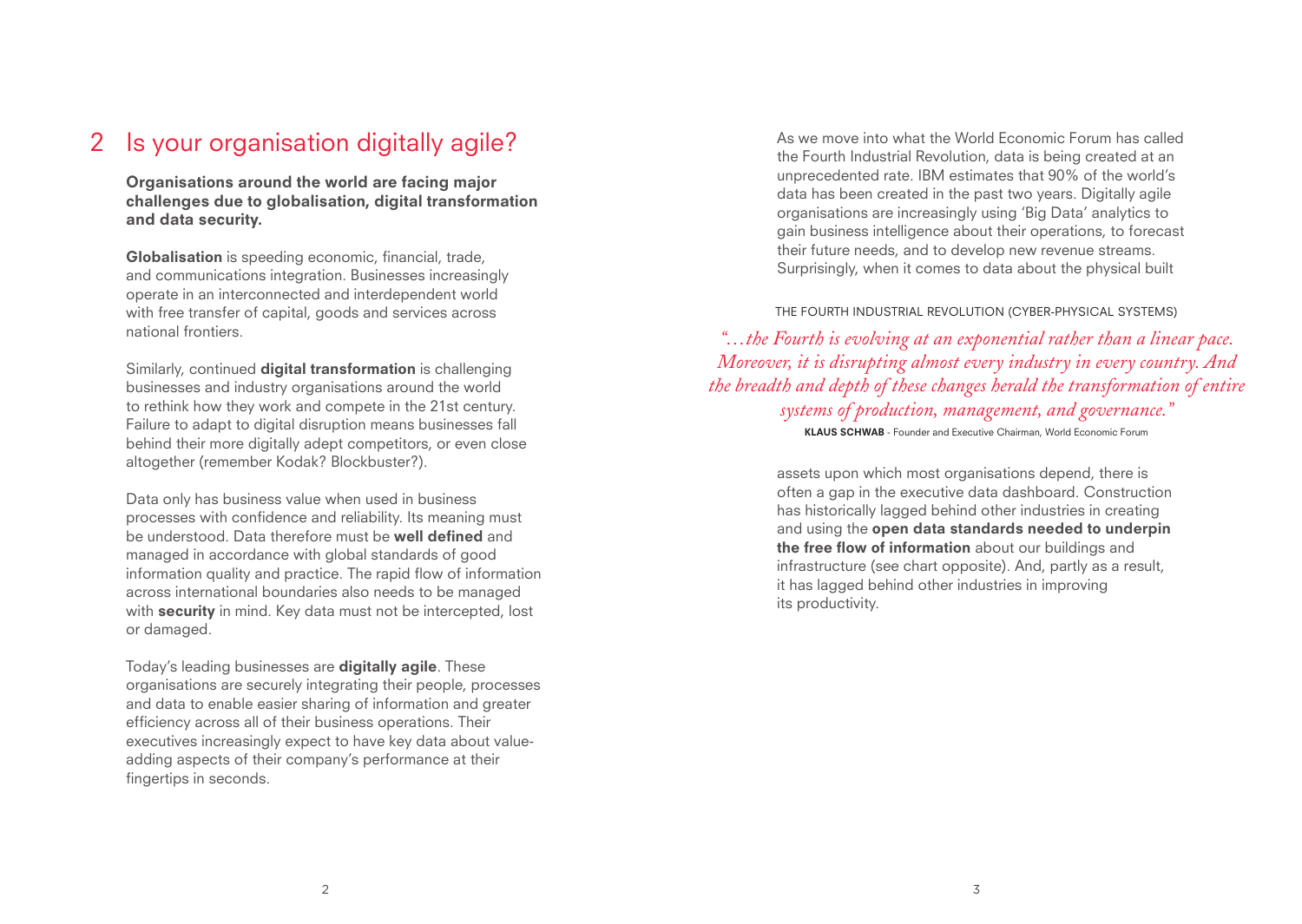MCKINSEY GLOBAL INSTITUTE INDUSTRY DIGITISATION INDEX FOR EUROPE

| <b>Rating</b>  | <b>Sector</b>                  |
|----------------|--------------------------------|
| $\overline{1}$ | <b>ICT</b>                     |
| $\overline{2}$ | Media                          |
| $\overline{3}$ | Finance and insurance          |
| $\overline{4}$ | Professional services          |
| $\overline{5}$ | Wholesale trade                |
| $\,6\,$        | Advanced manufacturing         |
| $\overline{7}$ | Chemicals and pharmaceuticals  |
| 8              | <b>Utilities</b>               |
| $\overline{9}$ | Oil and gas                    |
| 10             | Basic goods manufacturing      |
| 11             | Mining                         |
| 12             | Real estate                    |
| 13             | Transportation and warehousing |
| 14             | Retail trade                   |
| 15             | Personal and local services    |
| 16             | Government                     |
| 17             | Education                      |
| 18             | Healthcare                     |
| 19             | Entertainment                  |
| 20             | Hospitality                    |
| 21             | Agriculture                    |
| 22             | <b>Construction</b>            |

#### WORLD ECONOMIC FORUM IMPACT-LIKELIHOOD MATRIX OF NEW TECHNOLOGIES



SOURCE: Shaping the Future of Construction, World Economic Forum/The Boston Consulting Group

SOURCE: EU Klems; Eurostat; OECD; McKinsey Global Institute analysis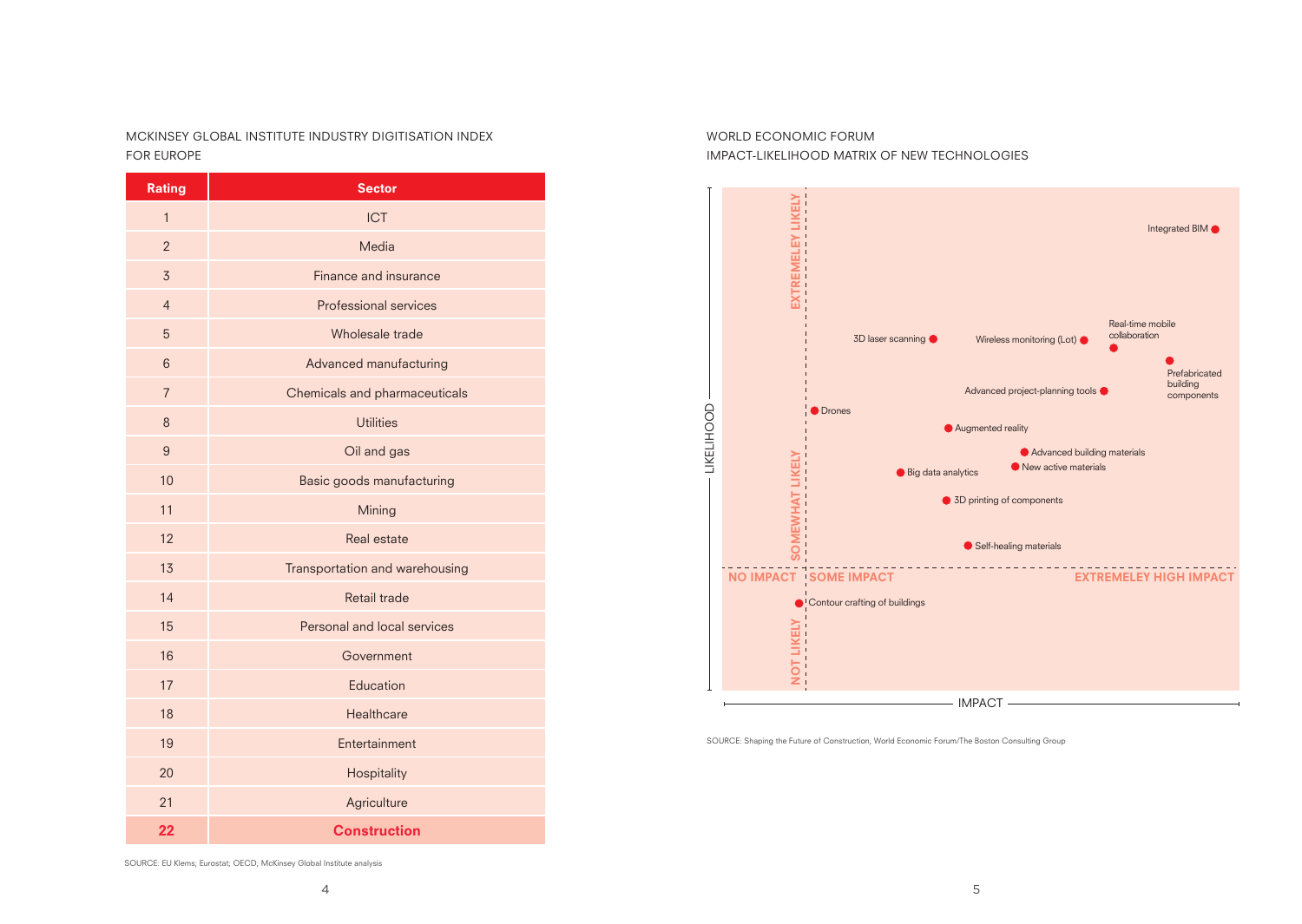### Why have open data standards? 3 The benefits of open data standards are substantial,

Common open data standards save time and money while significantly increasing innovation.

Without standards helping us share information using common languages and formats, the planning, delivery and operation of built assets remains inefficient and wasteful. The legacy of this poor interoperability is that owners and operators incur additional costs in converting or recreating the data they need to manage their built assets and asset-based services.



Architects and Engineers **General Contractors General Speciality Fabricators and Suppiers General Operators** 

In 2004, the US National Institute for Standards and Technology conservatively estimated the total annual cost of poor interoperability to US asset operators at US\$15.8 billion.

> Open, shareable information unlocks more efficient, transparent and collaborative ways of working throughout the entire life-cycle of buildings and infrastructure. The growing adoption of new asset delivery processes such as building information modelling (BIM) also allows owners and operators of built assets, working with their service partners, to plan their capital investments and understand the likely whole-life costs of maintaining and using those assets for their intended purposes. .<br>External<br>External

and include:

- more transparent, collaborative and open workflows
- greater information certainty due to a shared vocabulary of industry terms
- more open procurement processes
- processes that are inclusive for companies large and small
- greater re-use of data; less re-keying of the same data
- easier integration with linked data created and shared in related industries

For data to flow easily, and for the resulting benefits to be shared across the built asset industry, the standards need to be developed collectively by the key stakeholders within it – from designers and constructors to owners and operators – and buildingSMART provides the vehicle to do this.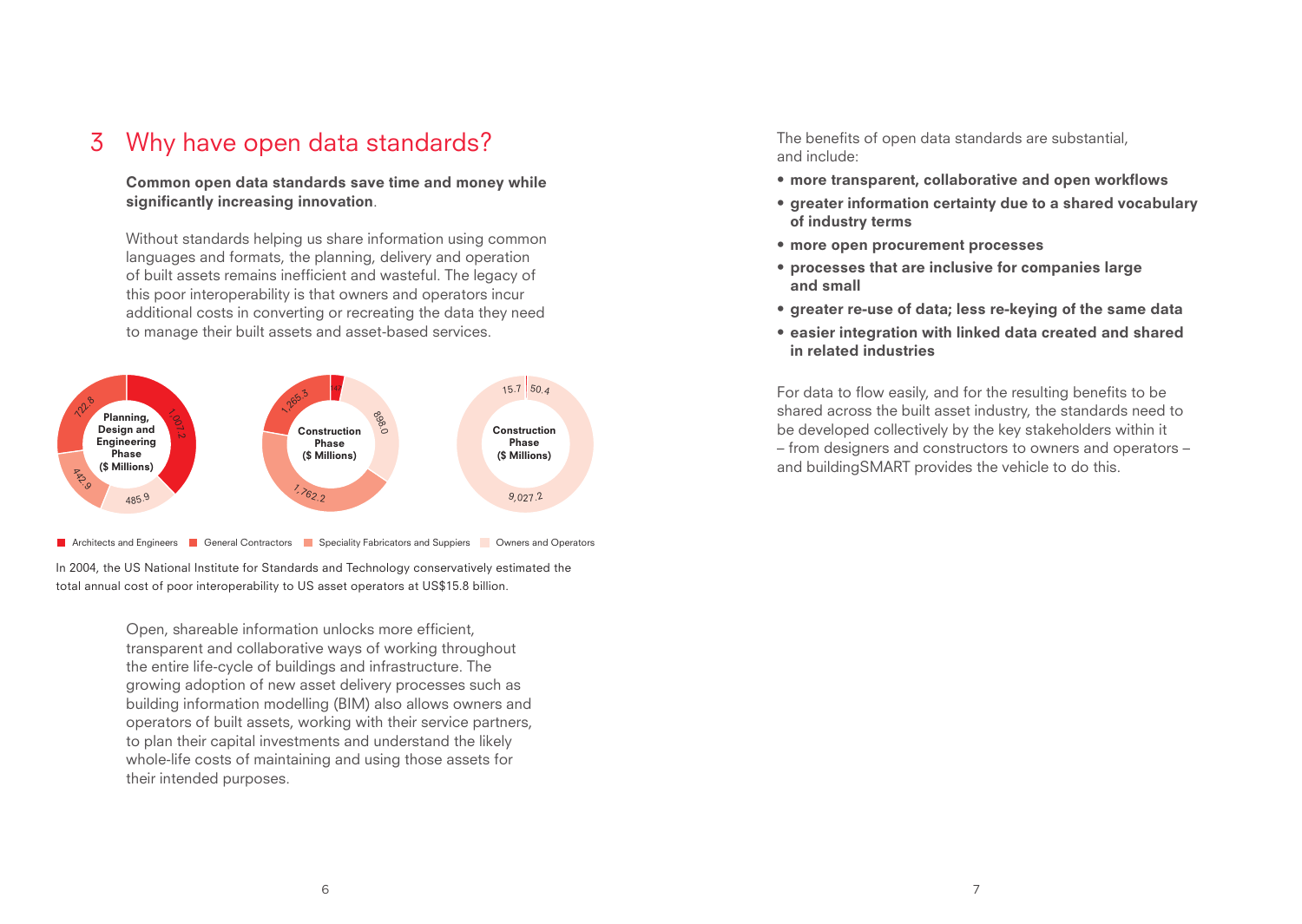#### Building the open standards you need 4

### Every industry uses standards to support business processes.

The immense impact of the WorldWide Web, for example, was only possible due to the development of global nd only possible due to the development of global.<br>standards by the W3C consortium. While the building and  $\overline{\text{infr}}$  astructure sector assume its own industry standards for physical objects (electrical power ratings, for instance) digital and data standards are needed to keep pace with  $\blacksquare$ technological changes, such as the adoption of building information modelling.

#### THE SEMANTIC WEB

*"The Semantic Web is not a separate Web but an extension of the current one, in which information is given well-defined meaning, better enabling computers and people to work in cooperation."* TIM BERNERS-LEE - Inventor of the world wide web

> Digitisation is enabling designers and constructors to create and disseminate information more quickly and accurately than ever before. However, sharing this information digitally in the huge and highly fragmented global built asset industry is increasingly difficult.

An international body committed to creating and disseminating common, open data standards relating to the built asset industry is needed. buildingSMART meets that need.

Since it was incorporated in 1995, buildingSMART has focused on solving common industry problems by collaboratively developing open, neutral, international digital data sharing standards for the built environment.

### Where will buildingSMART standards help?



#### WITH OPEN DATA EXCHANGE



FOR THE WHOLE LIFE CYCLE



#### FOR ALL BUILT ASSETS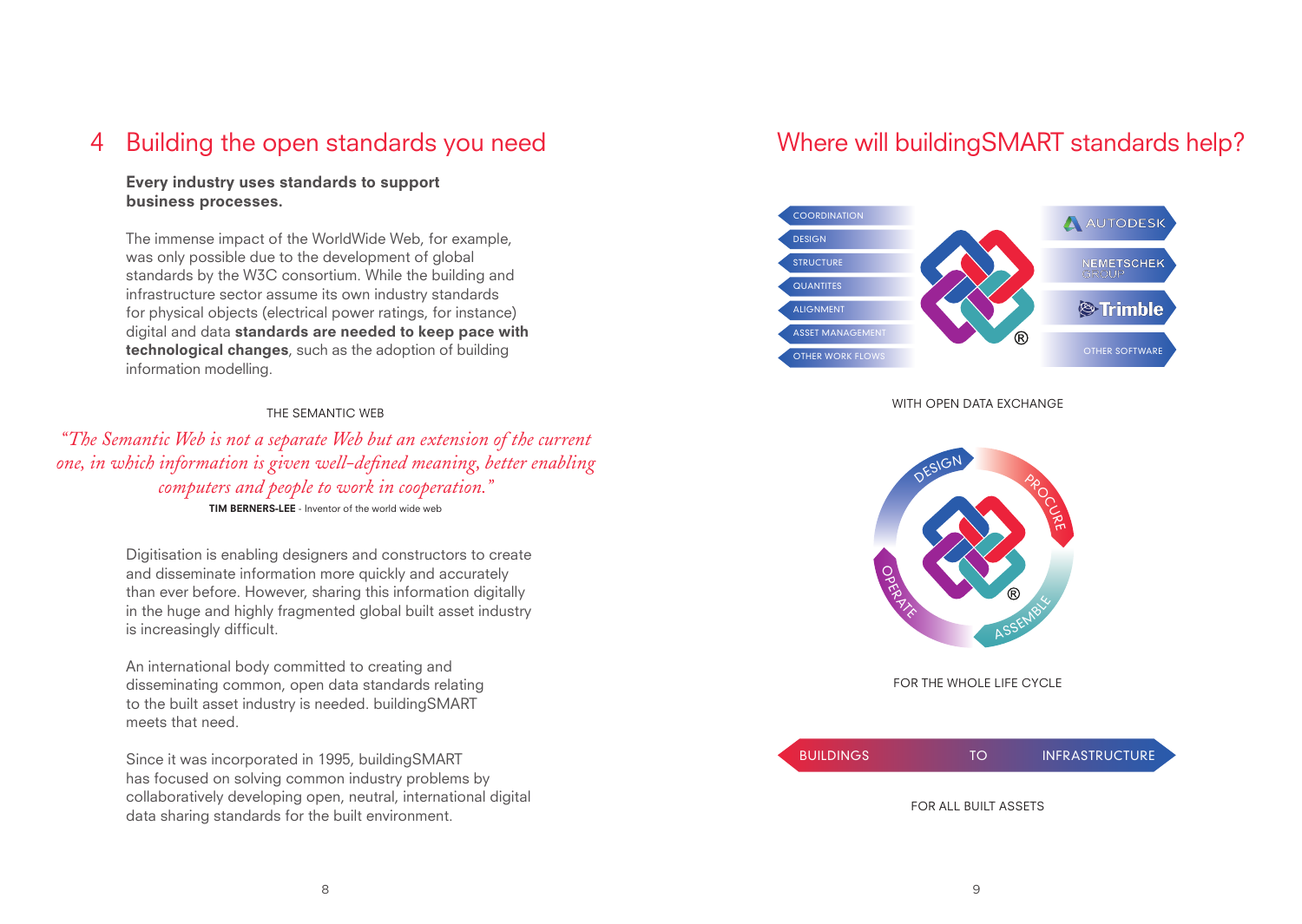### 5 Four reasons why you should be part of buildingSMART

buildingSMART is creating the core technical functionality – the operating system – for open digital information flows across the built asset industry, and throughout the life-cycle of your built assets. 1

Whatever their background, users have the opportunity to capture their existing business processes and make them digital. As a result, the delivery of future built assets will be accompanied by the handover of detailed digital information that can be re-used and augmented by owners and operators, giving them a clearer view of how their built assets support their business operations.

buildingSMART provides the worldwide chapter network, plus the necessary technical and process support, to develop open standards that support both your information workflows and those of other businesses you deal with.  $\overline{\mathbf{2}}$ 

Individual companies may try to create their own standards, but this is expensive and the outputs are often highly localised and not shareable. But waiting to follow what others do makes businesses vulnerable.

The buildingSMART mission is to proactively support industry participants who want to develop open standards for planning, design, procurement, assembly and operation of buildings and infrastructure worldwide. Direct involvement in creating global standards puts your business in an industry-leading position when it comes to providing its services and products.

buildingSMART helps industry organisations share an unrivalled breadth of international experience in setting standards relating to built asset delivery and operation. 3

An open, neutral, not-for-profit international body, buildingSMART led development of geometric data exchange standards. Its core Industry Foundation Class standards achieved ISO approval in 2012 (buildingSMART also leads the ISO working group responsible for these standards). It is engaged with other international standards bodies such as the European Committee for Standardization (CEN) and the Open Geospatial Consortium, and influencing national and client programmes across the globe. And its endeavours are supported by leading software vendors including Autodesk, Nemetschek and Trimble.

*"Arup believes that full implementation and adoption of open BIM is vitally important to the built environment sector and we are excited to play a strategic role in driving forward its implementation."*

TRISTRAM CARFRAE - Arup Deputy Chairman

buildingSMART provides a unique forum in which you can work with other industry organisations to innovate,

create competitive advantages, and deliver real business benefits. 4

Poor interoperability hampers business efficiency, making the planning, delivery and operation of built assets inefficient and wasteful. buildingSMART starts from a foundation of international best practice, helping businesses formulate the standards and processes that will make them global industry leaders, while also:

- mitigating risks
- shortening delivery cycles, and
- reducing costs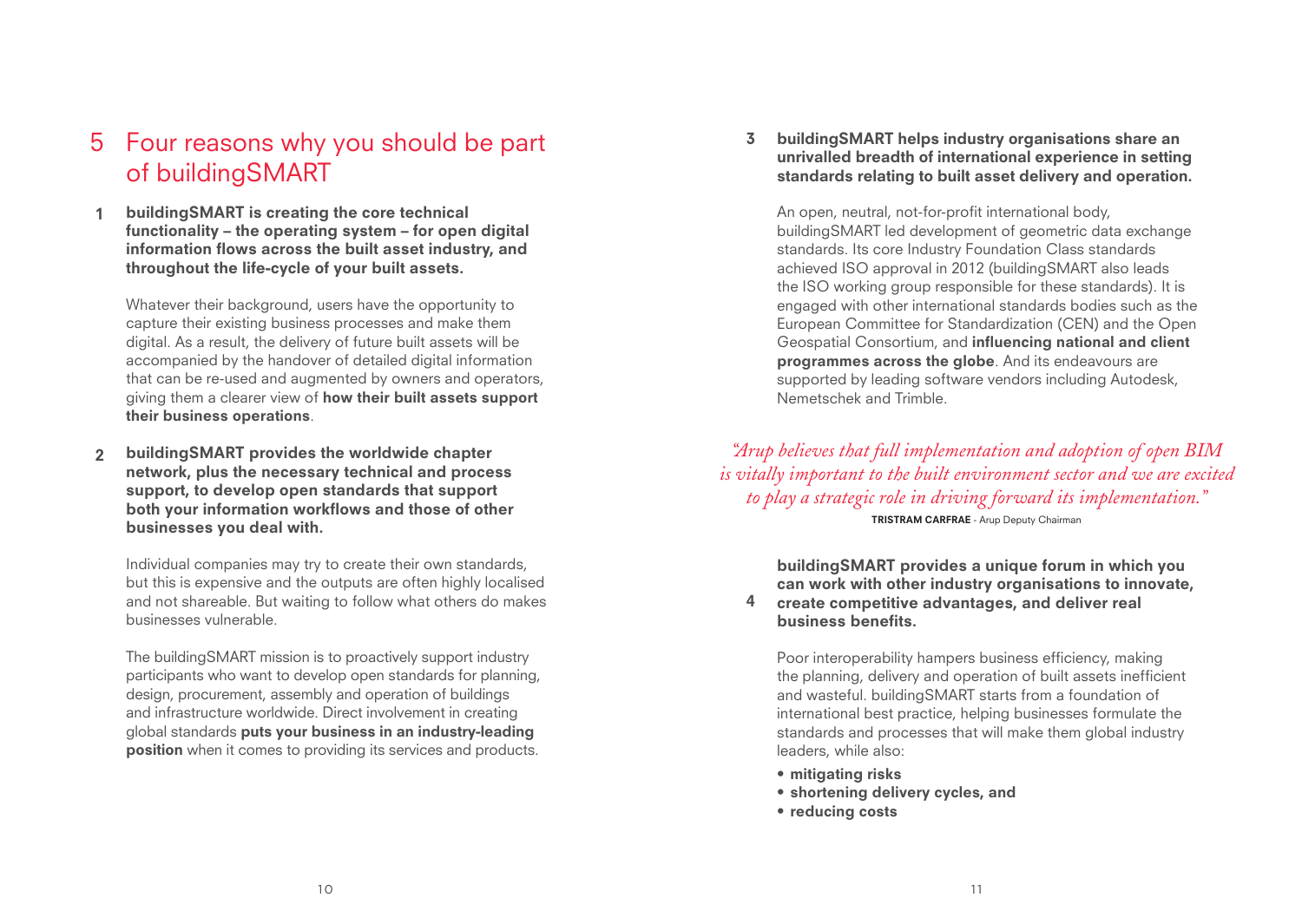#### buildingSMART at work 6

#### buildingSMART developing infrastructure engineering standards 1

Highways and Rail authorities in the Netherlands, Sweden and Finland are helping fund IFC work relating to infrastructure projects. The effort is being run in buildingSMART's **'Infrastructure Room'**, and has been extended to cover other types of projects including railways and bridges. Supported around the world – and building on substantial developments from China, Korea, France and the US – the project's benefits will include:

- faster project delivery, with resulting earlier revenue generation
- better whole life value
- improved quality and safety
- better planned maintenance and more predictable renewal

#### buildingSMART improving construction data standards 2

Japanese 'super-contractor' Kajima is working with buildingSMART to create a 'Construction Room' - a longterm project aimed at improving the use of open data standards during the construction phases of projects.

This forum brings together international construction companies to develop solutions for a more efficient future. The 'Room' will enable use of developing technology and innovative building practices. The ability to manufacture offsite and rapidly assemble onsite will become a reality with considerations such as robotics, the internet of things and combining trades.

#### buildingSMART facilitating airports data standards 3

Under buildingSMART's umbrella, one of the world's largest and busiest airports – Amsterdam Airport Schiphol – has launched an 'Airports Room' to unify existing standards and help airport operators derive increased value across the lifecycle of their facilities.

Working with buildingSMART will also enable these airport standards to be used alongside Industry Foundation Class (IFC) standards being developed for buildings and infrastructure. Airport operators and their supply chains can then be more innovative in their design, build and maintenance decisions, able to repurpose facilities more easily and reduce disruption to airport customers.

#### buildingSMART expanding functionality for building design and construction 4

International design practices Arup and HOK are leading an initiative to extend Industry Foundation Class structures, expanding available parameters and improving the rate of development of new capabilities.

This task is supported by buildingSMART's technical community and leading vendors Autodesk, Nemetschek and Trimble. Run under the buildingSMART Standards Process, it will ensure the broadest technical and user-based inputs leading to an international consensus on the eventual outcomes.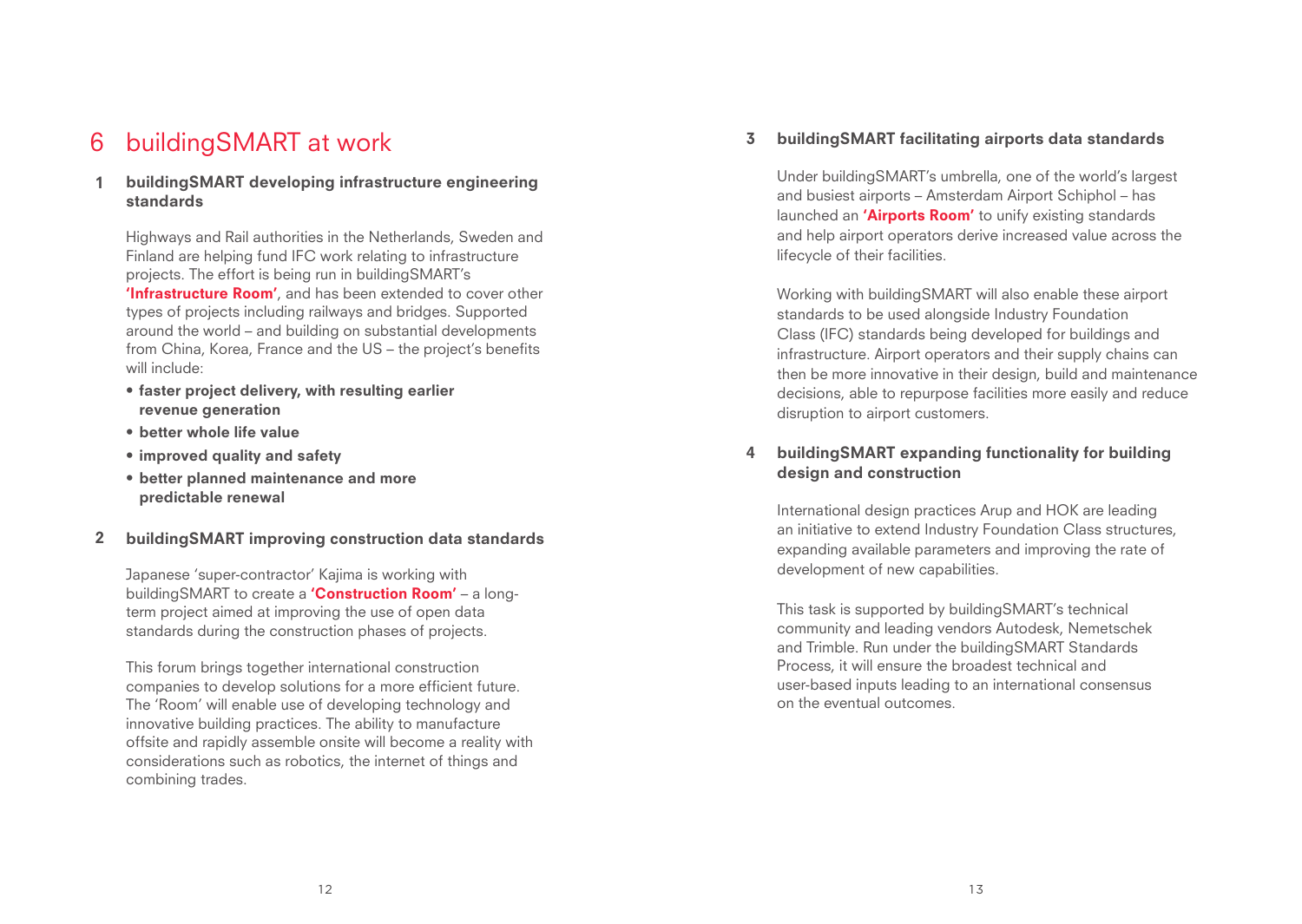### Join buildingSMART 7 STRATEGIC MEMBERSHIP

#### Join the only industry body dedicated to supporting open data standards in the built environment.

Organisational membership of buildingSMART International is open to governmental bodies, institutes, commercial and noncommercial entities, and major projects worldwide. There are three levels of membership:

- Standard member
- **Multinational** member
- Strategic member

#### STANDARD MEMBERSHIP

Standard membership is for organisations wishing to play an active role in standards development and also provides membership of a single chapter.

Standard members have full voting membership rights on the Standards Committee, enabling them to take an active role in the co-development of solutions to user or technical requirements.

Annual membership fees are €15,000 for companies with more than 250 staff and €8,000 for others.

#### **MULTINATIONAL** MEMBERSHIP

Multinational membership of buildingSMART International is for organisations active in multiple countries who want to participate in chapter activities across several countries as well as in our standards programme.

Multinational members have full voting membership rights on the Standards Committee and membership rights with up to five buildingSMART chapters.

Annual membership fees are €40,000 for companies with more than 250 staff and €20,000 for others.

Strategic membership is the most senior form of corporate membership. It is designed to appeal to leading multinational enterprises who (i) believe that full implementation and adoption of open data exchange is strategically important to the built asset industry and to their own enterprise and (ii) who wish to play a strategic role in driving forward its implementation.

#### DIGITISATION

*"...We believe that digitisation within the industry is gathering pace and that the key enabling technologies developed by buildingSMART are critical to the industry's future."*

HIROYOSHI KOIZUMI - Executive Vice President, Kajima

Strategic membership includes a place on the Strategic Advisory Council. This council meets semi-annually to advice the board on:

- strategy (all aspects) and priorities
- engagement with users and chapter operations
- user, Standard and Compliance programmes.

Membership fees are €100,000 per annum, with funds used to support the leadership team and establishment. Participation in the Strategic Advisory Council is by invitation; interested parties are asked to contact the chief executive.

Solution development and standard project work is funded on a work-in-kind basis or from sponsorship.